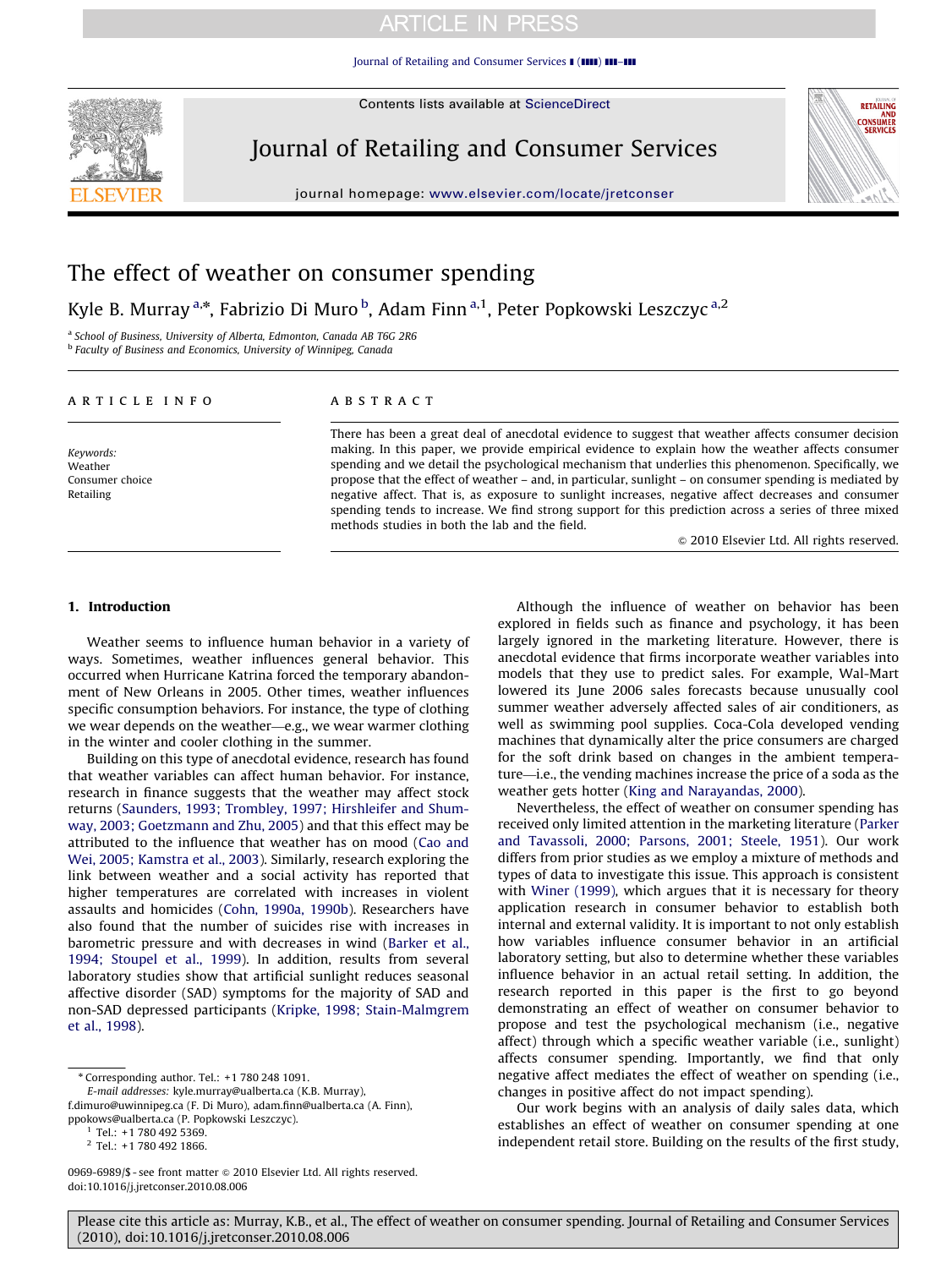we investigate the effect of weather, and in particular, sunlight, on participants' moods and consumption using panel data. The third study uses a laboratory experiment to directly test the causal chain predicted by our theoretical model. We find strong support for the theory that the effect of weather – and, in particular, sunlight – on consumer spending is mediated by negative affect. In the next section, we review the literature in three relevant areas: the influence of weather on consumer spending, the influence of weather on mood and the influence of mood on consumer spending. We then describe the three studies we conducted, along with their results. We conclude with a general discussion of our findings.

## 2. Theoretical background

The extant literature has identified three general categories of effects that weather can have on consumer behavior. The first is relatively straightforward: bad weather keeps people at home. In particular, rain, snow and extreme temperatures have been identified as factors that can make going out to shop less attractive and, thereby, negatively affect both sales and store traffic [\(Parsons, 2001; Steele, 1951\)](#page-7-0).

A second set of effects influence both sales volume and store traffic in particular product categories [\(Agnew and Thornes, 1995;](#page-7-0) [Fox, 1993](#page-7-0)). For example, when temperatures fall, ice cream sales decrease, while sales of oatmeal porridge increase ([Harrison,](#page-7-0) [1992](#page-7-0)). Similarly, people tend to purchase more clothing and footwear in the winter and more food and drinks in the summer ([Agnew and Palutikof, 1999; Roslow et al., 2000\)](#page-7-0). Retailers themselves are aware of such effects and use weather as a cue to begin and end merchandising seasons [\(Cawthorne, 1998\)](#page-7-0). For example, gardening supplies begin to appear on store shelves with the arrival of spring weather, while the sale of snow shovels coincides with the onset of winter. In general, these studies point out that some products are better suited to, or even designed for, particular types of weather.

More interestingly, it has been suggested that weather can influence sales by affecting consumers' internal states. Although there is very little research that directly addresses this third category of effects, a few studies have provided preliminary support for this idea. For example, [Parker and Tavassoli \(2000\)](#page-7-0) present a global climate-based model of the effect of weather on consumer behavior, which predicts variation in consumption patterns in response to different temperatures and exposure to sunlight. They argue that consumers do adapt to changes in the environment by modifying their purchasing behavior to both maintain physiological homeostasis and to achieve optimal stimulation levels. Of particular relevance to the current research is the authors' suggestion that consumers adapt to lower levels of sunlight, by consuming stimulants such as alcohol, coffee and cigarettes. Based on these previous findings, we predict that:

H1. Weather variables and, sunlight in particular, affect consumer spending.

Moreover, we go beyond this basic prediction, and extend the nascent stream of research that has examined the impact of weather on consumer behavior, by proposing and testing the following theoretical model: the effect of weather – and, in particular, sunlight – on consumer spending is mediated by mood. In the sections that follow we build on the work cited above, which indicates that the weather can affect sales, and we briefly review research that has established links between weather and mood, as well as between mood and consumer spending. We conclude our literature review with a section on the mediating role that mood has been shown to play in the effect of weather on behavior and extend those studies to predict that mood also mediates the effect of weather on consumer spending.

## 2.1. Influence of weather on mood

Overall, substantial research in psychology has confirmed that weather can influence an individual's mood. For instance, [Per](#page-7-0)[singer and Levesque \(1983\)](#page-7-0) examined the effects of temperature, relative humidity, wind speed, sunshine hours, barometric pressure, geomagnetic activity and precipitation on a unidimensional mood rating scale. They found that 40% of mood evaluations were accounted for by a combination of meteorological events; in particular, barometric pressure and sunshine had the strongest impact on mood. Other researchers employing varying mood scales have found that low levels of humidity [\(Sanders and](#page-7-0) [Brizzolara, 1982\)](#page-7-0), high levels of sunlight ([Cunningham, 1979;](#page-7-0) [Parrott and Sabini, 1990; Schwarz and Clore, 1983](#page-7-0)), high barometric pressure ([Goldstein, 1972](#page-7-0)) and high temperature ([Cunningham, 1979; Howarth and Hoffman, 1984](#page-7-0)) are associated with positive mood. Research has also found that weather's psychological influences are moderated by the season and the amount of time spent outside ([Keller et al., 2005](#page-7-0)).

In addition to studies reporting an effect of weather on positive affect, research has shown that weather can also impact negative affect. In particular, exposure to sunlight improves peoples' mood by reducing negative affect. This effect appears to be associated with the production of serotonin in the human brain. Specifically, the rate of serotonin production is directly related to the length of exposure to sunlight, and rises rapidly with increased exposure to sunlight [\(Lambert et al., 2002](#page-7-0)). Artificial sunlight is also able to improve mood by reducing negative affect. Controlled laboratory studies have shown that artificial sunlight – produced, for example, by ''sun lamps'' – can improve mood and diminish SAD symptoms for both SAD and non-SAD depressed patients ([Kripke, 1998; Stain-Malmgrem et al., 1998\)](#page-7-0). Other studies utilizing artificial sunlight indicate that such lighting improves mood and vitality among non-depressed individuals [\(Leppamaki](#page-7-0) [et al., 2002, 2003\)](#page-7-0). This leads us to predict that with regards to mood sunlight is a particularly important weather variable and that it has its primary effect on the negative dimension of affect. Therefore,

H2. Exposure to sunlight reduces negative affect.

## 2.2. Influence of mood on consumer spending

According to [Gardner \(1985\)](#page-7-0), mood is as a phenomenological property of an individual's perceived affective state. In addition, she argues that moods are mild, transient, general and pervasive states that may be particularly influential in retail or service encounters, because of their interpersonal or dyadic nature.

Empirical research suggests that people in positive moods are more likely to evaluate consumer goods (e.g., cars, TVs, etc.) more favorably than those in neutral moods (e.g., [Bitner, 1992; Isen](#page-7-0) [et al., 1978; Obermiller and Bitner, 1984\)](#page-7-0). Prior work has also demonstrated that people in a positive mood are more likely to self-reward and tend to spend more money [\(Golden and Zimmer](#page-7-0)[man, 1986; Sherman and Smith, 1987; Underwood et al., 1973\)](#page-7-0).

In a store intercept study, [Donovan et al. \(1994\)](#page-7-0) examined the relationship between shoppers' emotional states and their actual in-store spending. They found that more positive states resulted in greater overall spending. In related research, [Spies et al. \(1997\)](#page-8-0) proposed that store atmospheric variables affect consumers' moods, which in turn affects their purchasing behavior. The authors compared the effects of two IKEA stores that differed in terms of their atmosphere (i.e., layout, interior colors, recency of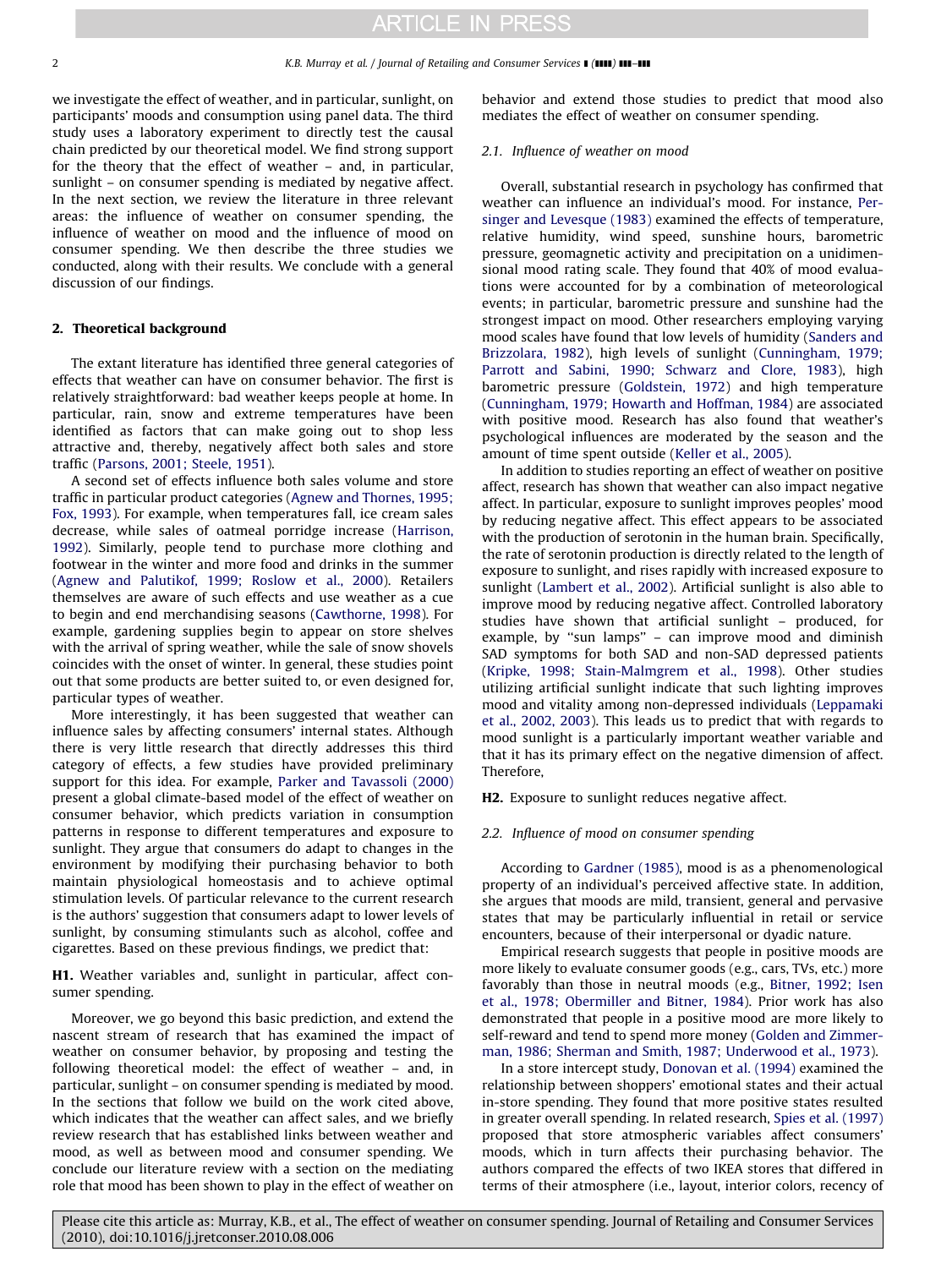<span id="page-2-0"></span>renovations, presentation of furniture, etc.). One of the stores, described as ''pleasant,'' was rated as more attractive and appealing on these dimensions than the other (''unpleasant'') store. They measured the effects of these differences on consumers' mood and spending. Their results indicate that consumers' moods improved during their time in the store with the more pleasant atmosphere. In addition, they found that customers' moods had a direct effect on how much money they tended to spend—that is, people in more positive moods spend more money.

These prior findings suggest that consumers in a better mood will tend to spend more money. We recognize that a consumer's mood can be improved by increasing positive affect or by decreasing negative affect, but prior research has not differentiated between these two distinct mechanisms. Given that we expect sunlight to reduce negative affect, we more specifically predict that:

H3. As negative affect decreases, consumer spending increases.

### 2.3. The mediating effect of mood

Previous research has demonstrated that weather influences behavior and that mood can mediate such effects (e.g., [Barker](#page-7-0) [et al., 1994;](#page-7-0) [Cao and Wei, 2005;](#page-7-0) [Cohn, 1990a, 1990b;](#page-7-0) [Cunning](#page-7-0)[ham, 1979](#page-7-0); [Kamastra et al., 2003\)](#page-7-0). The literature reviewed above provides support for the effect of weather on mood, the effects of mood on consumer spending, and the effect of weather on consumer spending. In addition, of the weather variables that have been studied, sunlight appears to play a particularly important role in improving mood [\(Keller et al., 2005; Kripke,](#page-7-0) [1998; Lambert et al., 2002; Leppamaki et al., 2003; Stain-](#page-7-0)[Malmgrem et al., 1998](#page-7-0)). Specifically, both natural and artificial sunlight are able to improve mood by reducing negative affect. Similarly, the little research examining the relationship between weather and consumer spending suggests that sunlight is also an important factor in consumption decisions (e.g., [Parker and](#page-7-0) [Tavassoli, 2000\)](#page-7-0). Therefore, as illustrated in Fig. 1, we predict that negative (but not positive) affect plays an important mediating role in the relationship between sunlight and consumer behavior. Specifically,

H4. Negative affect mediates the effect of sunlight on consumer spending.

We next present the results of three studies that examine the relationship between weather and consumer spending. Each study employs a different method in an attempt to triangulate the effect of weather on consumer spending with daily sales data, panel data and a laboratory experiment. The first study establishes the effect that weather can have on consumer spending by examining the correlation between a wide variety of weather variables and the daily sales of a small independent retailer. The results show that snow fall, humidity and sunlight all have significant effects on consumer spending. The second study focuses on correlations between weather variables and panel

data, recorded by individual consumers in a daily diary, which captures consumption patterns and measures fluctuations in mood (positive affect and negative affect) over twenty days. We find that sunlight influences mood (negative affect), which subsequently affects consumption. The third study manipulates (artificial) sunlight in a laboratory setting. The results of this study confirm that negative affect can mediate the effect of sunlight on consumer spending decisions. Specifically, we find that participants exposed to artificial sunlight are willing to pay significantly more for a variety of products than participants exposed to regular lighting only, and that this effect is mediated by negative affect.

## 3. Study 1

The primary objective of study 1 was to test the general premise that weather variables can affect consumer spending. We wanted to see if and how weather might influence daily sales in a retail setting. In this study, we analyze secondary sales data from one independent retail store located in a large North American city. The store specialized in a single product line: tea and related accessories.

## 3.1. Method

Data: Our data consist of six years of daily sales and daily weather variables. The dependent variable in our model is the store's total daily sales. Our independent weather variables are: temperature (minimum, maximum and average), rain fall, snow fall, dry bulb, which is a measure of air temperature measured by a thermometer freely exposed to the air but shielded from radiation and moisture (minimum, maximum and average), humidity (minimum, maximum and average), wind direction, wind speed (minimum, maximum and average), barometric pressure (minimum, maximum and average) and sunlight. In addition, we controlled for season, the month, the day of the week, whether or not the store was open, and whether or not it was a holiday.

Model used: To test hypothesis 1, we estimated a random effects model, with the log of daily sales as the dependent variable (see below). A log transformation was used to normalize the sales data. This model has a random intercept to control for differences in sales across month and day (where day is treated as nested within month)

 $Sales_{ij} = a_{ij} + b_1Temp_{ij} + b_2Show_{ij} + b_3Sun_{ij} + b_4Humid_{ij}$  $b_5$ Sun<sub>ij</sub> Temp<sub>ij</sub> + b<sub>6</sub>Temp<sup>2</sup><sub>ij</sub> + e<sub>ij</sub>

Sales<sub>ij</sub> is the log of daily tea sales in month *i* and day *j*; for  $i=1, ..., 12, j=1, ..., 7; a_{ij}$  is the intercept for month *i* and day *j*; Temp is the average temperature for the day; Snow is the total snow fall during the day; Sun is the total hours of sunshine for the day; Temp<sup>2</sup> is the quadratic term for the average temperature for the day;  $e_{ij}$  is a random error term.



Fig. 1. The mediating role of negative affect in the effect of sunlight on consumer spending.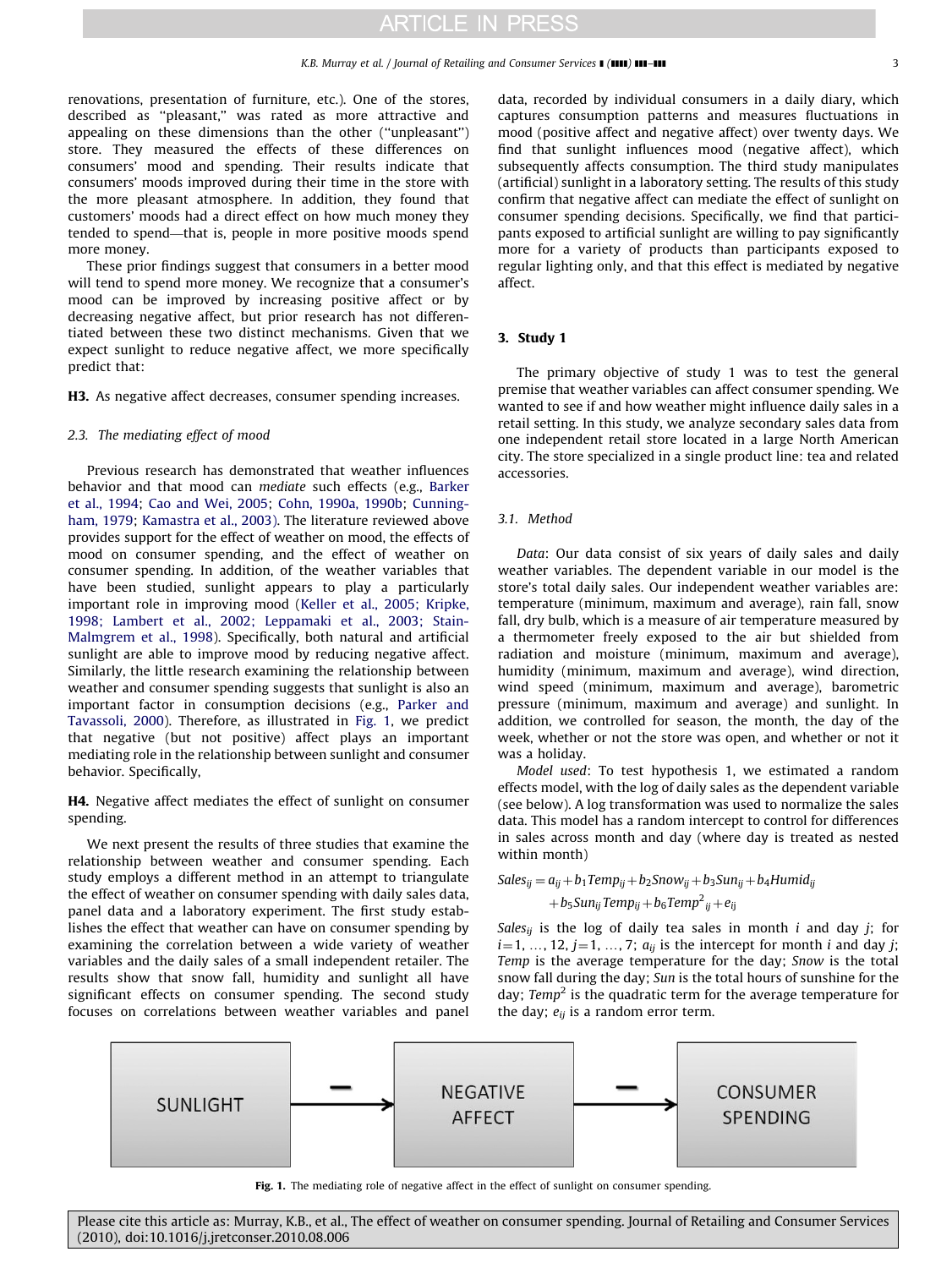### 4 K.B. Murray et al. / Journal of Retailing and Consumer Services **[(1111) 111-111**

## Table 1

Study 1—results of the random effects model.

| Variables                        | Coefficients | t-values | <i>p</i> -values |
|----------------------------------|--------------|----------|------------------|
| Intercept                        | 5.560        | 9.89     | < 0.001          |
| Temperature                      | $-0.042$     | $-6.81$  | < 0.001          |
| Snow fall                        | $-0.042$     | $-2.11$  | 0.035            |
| Sunlight                         | $-0.259$     | $-3.69$  | < 0.001          |
| Humidity                         | $-0.010$     | $-4.24$  | < 0.001          |
| Sunlight $\times$ Temperature    | 0.029        | 5.08     | < 0.001          |
| Temperature $\times$ Temperature | 0.0002       | 4.86     | < 0.001          |
|                                  |              |          |                  |

## 3.2. Results

The results are reported in Table 1. Consistent with hypothesis 1, we found that several weather variables had a significant effect on daily sales in this store over the six year time period. Specifically, we found main effects for average temperature  $(b_1 = -0.042; t = -6.81; p < 0.001)$ , snow fall  $(b_2 = -0.042;$  $t$ = –2.11; p=0.035), sunlight (b $_3$ = –0.259; t = –3.69; p < 0.001) and a main effect for humidity ( $b_4\hspace{-0.05cm}=\hspace{-0.05cm}-0.010;$   $t\hspace{-0.05cm}=\hspace{-0.05cm}-4.24;$   $p$   $<$  0.001). We also found an interaction effect between average temperature and sunlight ( $b_5$ =0.029; t=5.08; p < 0.001) such that the effect of sunlight on sales is positive at lower temperatures and negative at higher temperatures. In addition, there is a nonlinear effect of temperature on sales. Specifically, there is a negative linear effect  $(b_1\hspace{-0.05cm}=\hspace{-0.05cm}-0.042; t\hspace{-0.05cm}=\hspace{-0.05cm}-6.81; p\hspace{-0.05cm}<\hspace{-0.05cm}0.001)$  and a positive quadratic effect  $(b_6=0.0002; t=4.86; p<0.001)$  of temperature on sales, suggesting that sales go up as temperature goes down but this effect on sales diminishes as temperatures become lower.<sup>3</sup>

## 3.3. Discussion

The results are compatible with previous research, which has found three general categories of weather effects. For example, consistent with the effects from the first category – i.e., bad weather can make going out to shop less attractive – we find that when it snows sales decrease. We also find effects that may be product specific—that is, sales of tea (and related accessories) decline when the weather is warmer and more humid. However, [Persinger \(1975\)](#page-7-0) found that both humidity and precipitation can contribute to a negative mood and, therefore, these effects may be mood related.

Similarly, the results of study 1 indicate that the effect of sunlight, is conditional upon the average temperature—that is, the effect is captured by the interaction, which indicates that when temperatures are low, increased sunlight has a positive effect on tea sales. Although sunlight has been identified as a key variable in previous studies of the impact of weather on mood ([Cunningham, 1979; Parrott and Sabini, 1990; Schwarz and Clore,](#page-7-0) [1983; Kripke, 1998; Stain-Malmgrem et al., 1998; Leppamaki](#page-7-0) [et al., 2002, 2003; Lambert et al., 2002](#page-7-0)), the direction of this effect is consistent with both a product specific category explanation and a reduction in negative affect story. When it is already warm, higher levels of sunlight decrease tea sales.

Supporting hypothesis 1, study 1 provides strong evidence that weather can affect sales. However, the secondary data used in this study lacks measures of consumer mood, which are required to test hypotheses 2 through 4. In study 2, we use daily panel data to focus on the relationship between weather and mood, as well as the relationship between mood and consumption.

## 4. Study 2

## 4.1. Method

Participants: This study utilized 33 participants who were recruited from the general population of students at a large North American university. Participants were paid \$100 to provide daily panel data by completing a web survey at the end of each day for twenty days in the month of March (average daily high  $36^{\circ}$ F).

Data: The daily survey included structured questions to measure participants' mood, spending on and consumption of tea and coffee, as well as individuals' total expenditures for the day. Building on study 1, this study adds a new product category (coffee) and in addition to measuring dollars spent we also ask participants for information on their actual consumption behaviors (i.e., not just how much they spend on tea and coffee, but how many cups of each beverage they drink). Respondents reported their mood using the PANAS scale [\(Watson et al.,](#page-8-0) [1988\)](#page-8-0) to capture positive and negative affect. The weather variables recorded during the collection of the panel data include the daily averages for temperature, humidity and barometric pressure, as well as the total hours of sunshine for the day.

## 4.2. Results

To test the prediction that weather, and sunlight in particular (H2), affect mood, factor scores for positive and negative affect were estimated using the pooled PANAS data. Then, the factor scores for positive affect and negative affect were each regressed on the daily weather variables, resulting in one model with positive mood as the dependent variable and one with negative mood as the dependent variable

## $Mood_{ij} = a_{ij} + b_1Temp_j + b_2Sun_j + b_3Humid_j + b_4Pressure_j + e_{ij}$

 $Moodi<sub>i</sub>$  is the factor score for positive affect or negative affect for panel member *i* on day of the week *j*;  $a_{ii}$  is the intercept for panel member *i* and day of the week *j*; Temp<sub>i</sub> is the average temperature for the day of the week j; Sun<sub>i</sub> is the total hours of sunshine for the day of the week j; Humid<sub>i</sub> is the average humidity for the day of the week j; Pressure $_i$  is the average barometric pressure for the day of the week j;  $e_{ii}$  is a random error term for panel member i on day of the week j.

Consistent with hypothesis 2, increased sunlight reduced negative affect ( $b_2 = -0.042$ ;  $t = -2.04$ ;  $p = 0.042$ ). We also found that increased humidity reduced positive affect  $(b_3 = -1.400;$  $t = -2.02$ ;  $p = 0.044$ ). No other effects of weather on mood were present in this data. The full results are reported in [Table 2](#page-4-0)a and b.<sup>4</sup>

Only 25 purchases of tea or coffee were recorded over the 20 day period of the panel data. As a result of this small number of observations, we were unable to test hypothesis 1, 3 and 4 (i.e., the effects of weather and mood on consumer spending) with this data. Therefore, our analysis focuses on consumption patterns for which we have sufficient data points. Specifically, we ran two regression models with consumption (i.e., the cups of tea or coffee consumed per day) as the dependent variable and the mood variables (i.e., positive and negative affect factor scores) as the independent variables. We find no effect of mood on coffee consumption (NA:  $\beta = 0.002$ , t = 0.060, p = 0.950; PA:  $\beta = -0.026$ ,  $t = -0.870$ ,  $p = 0.387$ ); however, negative affect does have a significant positive impact on tea consumption (NA:  $\beta$  = 0.034,  $t=2.020$ ,  $p=0.040$ ). The effect of positive affect on tea

<sup>&</sup>lt;sup>3</sup> We used the Bayesian Information Criteria to determine which interaction and quadratic terms to include in the model.

<sup>4</sup> We tested for non-linearity of the weather related variables; however, no significant quadratic effects were found.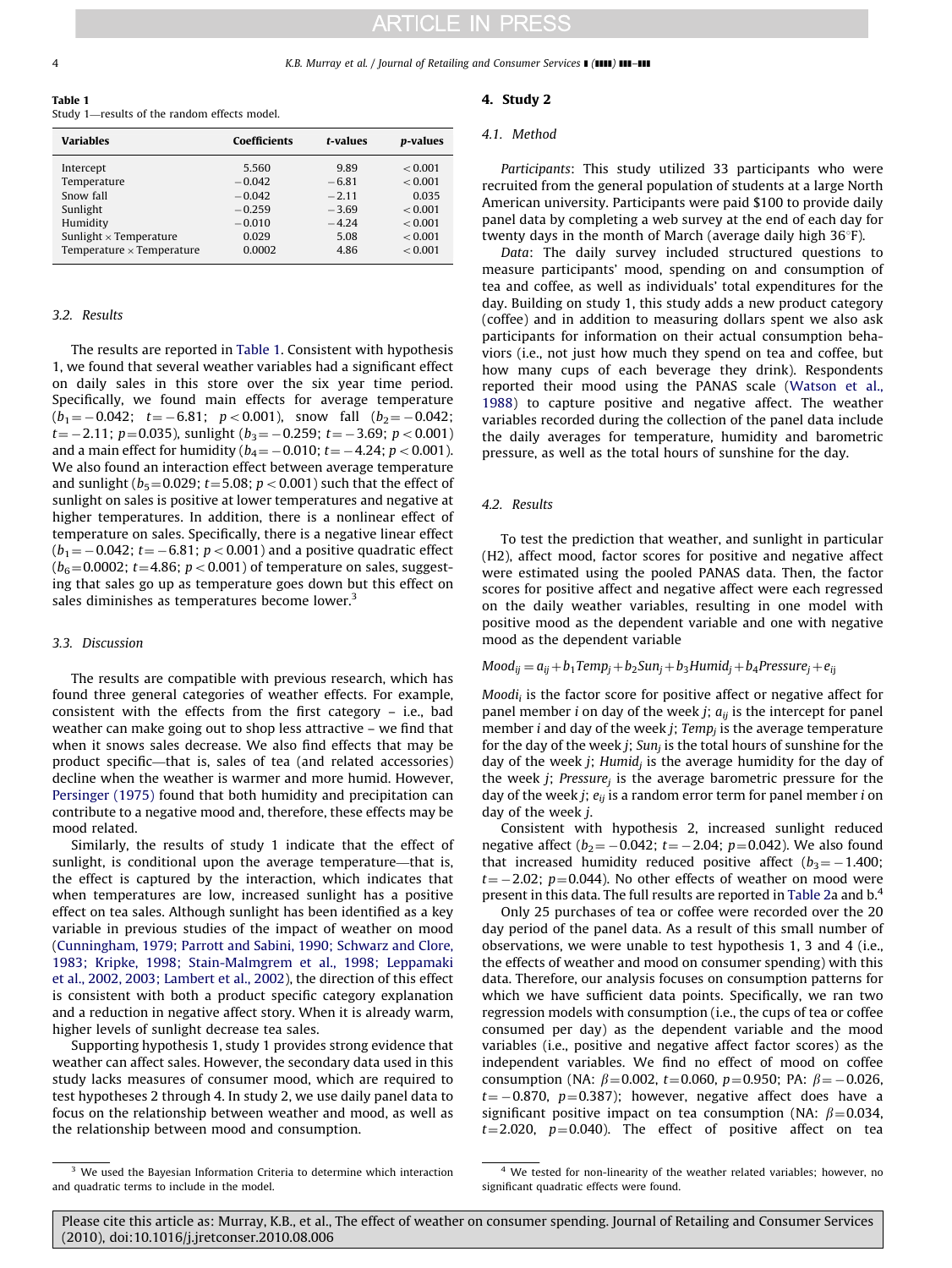## K.B. Murray et al. / Journal of Retailing and Consumer Services  $\blacksquare$  (IIII) III–III **111 111 111 111 111 111 111 111 111 111 111 111 111 111 111 111 111 111 111 111 111 111 111**

### <span id="page-4-0"></span>Table 2

| <b>Variables</b>                                          | <b>Coefficients</b> | t-values | <i>p</i> -values |  |  |
|-----------------------------------------------------------|---------------------|----------|------------------|--|--|
| $(a)$ Study 2—the influence of weather on positive affect |                     |          |                  |  |  |
| Intercept                                                 | 3.032               | 1.91     | 0.056            |  |  |
| Temperature                                               | $-0.002$            | $-0.35$  | 0.729            |  |  |
| Sunlight                                                  | $-0.018$            | $-0.99$  | 0.322            |  |  |
| Humidity                                                  | $-1.40$             | $-2.02$  | 0.044            |  |  |
| Pressure                                                  | $-0.021$            | $-1.37$  | 0.173            |  |  |
| (b) Study 2—the influence of weather on negative affect   |                     |          |                  |  |  |
| Intercept                                                 | 0.041               | 0.02     | 0.983            |  |  |
| Temperature                                               | 0.008               | 1.04     | 0.297            |  |  |
| Sunlight                                                  | $-0.042$            | $-2.04$  | 0.042            |  |  |
| Humidity                                                  | 0.007               | 0.37     | 0.710            |  |  |
| Pressure                                                  | $-0.913$            | $-1.14$  | 0.256            |  |  |

Table 3

Study 2—the influence of weather on sales.

| Dependent<br>variables | Independent<br>variables | Coefficients | t-values | <i>p</i> -values |
|------------------------|--------------------------|--------------|----------|------------------|
| Number of cups         | Intercept                | $-0.792$     | $-0.94$  | 0.347            |
| of tea                 | Temperature              | $-0.0002$    | $-0.06$  | 0.952            |
|                        | Sunlight                 | 0.006        | 0.62     | 0.539            |
|                        | Humidity                 | 0.034        | 0.10     | 0.924            |
|                        | Pressure                 | 0.001        | 1.21     | 0.225            |
| Tea volume             | Intercept                | $-8.775$     | $-0.54$  | 0.589            |
|                        | Temperature              | 0.037        | 0.60     | 0.552            |
|                        | Sunlight                 | 0.009        | 0.05     | 0.961            |
|                        | Humidity                 | 2.746        | 0.40     | 0.687            |
|                        | Pressure                 | 0.105        | 0.69     | 0.488            |
| Coffee                 | Intercept                | $-1.389$     | $-1.20$  | 0.233            |
|                        | Temperature              | $-0.002$     | $-0.41$  | 0.679            |
|                        | Sunlight                 | 0.014        | 1.13     | 0.259            |
|                        | Humidity                 | 0.128        | 0.26     | 0.793            |
|                        | Pressure                 | 0.016        | 1.50     | 0.135            |

consumption was not significant (PA:  $\beta = -0.026$ ,  $t = -0.870$ ,  $p=0.387$ ) (Table 3).

## 4.3. Discussion

Study 2 uses consumer panel data that includes measures of mood, and thus, addresses a limitation of study 1. Specifically, the key finding of study 2 is that sunlight reduces negative affect, which supports hypothesis 2 and replicates the effect of sunlight on negative affect that has been documented in prior research ([Kripke, 1998; Stain-Malmgrem et al., 1998](#page-7-0)). In addition, we find that humidity decreases positive affect, which is also consistent with prior work [\(Sanders and Brizzolara, 1982\)](#page-7-0).

Spending on tea and coffee was unexpectedly too infrequent in this data set to allow us to test hypotheses 1, 3 and 4. Interestingly, however, we did find that as negative affect increased the consumption of tea also increased. In study 1, although we did not measure mood, the results were consistent with the expected mood congruency effect—that is, people tend to buy more tea when they were in a better mood. In study 2, we observe what appears to be a mood regulation effect—that is, people tend to drink more tea when their mood is worse (i.e., negative affect is higher). Study 3 allows us to more directly test the impact that sunlight and mood have on spending in a controlled laboratory environment. We discuss our results in terms of these two types of effects – i.e., mood regulation and mood congruency – in more detail in the general discussion.

Overall, the results of study 2 provide further support for our theoretical model and, in particular, the critical link between sunlight and negative affect (H2). However, the panel data has its own limitations. First, these data were collected in an environment where significant noise was present. Second, the measure of mood was only recorded once at the end of the day and not at the time of the spending or consumption decisions. Third, the lack of spending data did not allow us to test hypotheses 1, 3 and 4. Fourth, because exposure to sunlight was not manipulated, we cannot claim strong support for the causal effect on mood predicted by our model [\(Fig. 1](#page-2-0)). Nevertheless, studies 1 and 2 provide converging evidence that is consistent with our model using two different data sets that were developed with two distinct methods. In study 3, we again test the propositions of our model, this time using a third method (i.e., a laboratory experiment). Importantly, study 3 allows us to directly test hypothesis 4 – i.e., negative affect mediates the effect of sunlight on consumer spending – in a controlled environment where exposure to (artificial) sunlight is manipulated and mood is measured at the time the spending decision is made.

## 5. Study 3

Studies 1 and 2 indicated that sunlight is the weather variable that appears to have the predominant effect on both mood (i.e., negative affect) and consumer spending. Therefore, study 3 focuses on sunlight and manipulates participants' exposure to artificial sunlight using a specially designed ''sun lamp.'' In addition, study 3 extends the product categories that are investigated beyond tea to include a variety of common consumer products (i.e., orange juice, a one-month gym membership, an airline ticket and a one-month newspaper subscription). We measure positive and negative affect after exposure to the artificial sunlight and immediately before participants express their willingness-to-pay for each of these products.

## 5.1. Method

Participants: This study was completed by 78 students at a large North American university. Five participants were removed because they were identified as outliers: their willingness to pay for a product was greater than three standard deviations from the mean.

Procedure: In this experiment, sunlight was manipulated with a sun lamp in a between-subjects design. The sun lamp was a desk lamp that was designed to produce light very similar in wave length to natural sunlight. Participants were randomly assigned to either a room containing a sun lamp, or to a room without a sun lamp. The sun lamp's location was counterbalanced between the two rooms—i.e., it was located in each room for approximately half of the time. This was done to control for the effects of any potential particularities associated with the two rooms.

Once participants were randomly assigned to an experimental condition, they were asked to read a short document (a review of English literature written during the time period from 1660 to 1689). Reading this document took, on average, 20 min. Participants were then asked to complete the PANAS mood scale and finally responded to open ended questions eliciting their willingness to pay for five products: green tea, juice, a gym membership, an airline ticket and a newspaper subscription.

Data: The dependent variable was measured by asking participants how much they would pay for a certain quantity of the product in question. Specifically, participants were asked how much they would be willing to pay for (1) 24 tea bags of Lipton's Green Tea; (2) a 2L carton of orange juice; (3) an one-month gym membership; (4) an airline ticket; and, (5) an one-month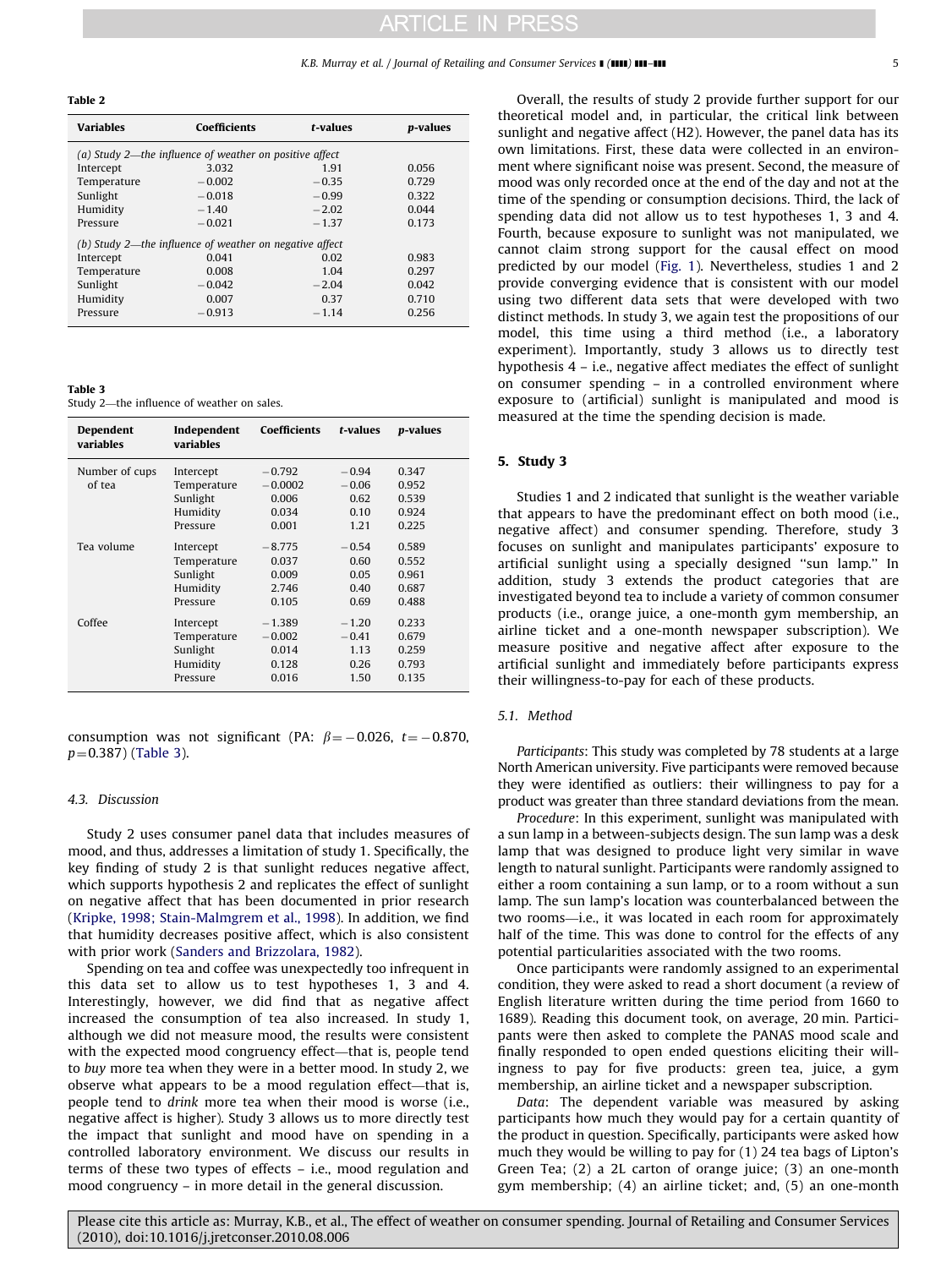newspaper subscription. These products were chosen because they are thought to be relevant to the student participants. In all cases, participants' mood was assessed using the PANAS mood scale [\(Watson et al., 1988](#page-8-0)), which provides measures of both positive and negative affect.

## 5.2. Results

First, consistent with hypothesis 1, we find that sunlight has a significant positive effect on willingness-to-pay (see Table 4) for all five products. Second, consistent with hypothesis 2, we find that sunlight has a significant negative effect on negative affect ( $\beta$ = – 2.94; t=2.99, p=0.004), but no significant effect on positive affect ( $\beta$ =0.57; t=0.35, p=0.731).

Next we test the effect of negative affect on spending (H3) and the predicted mediating role of negative affect in the relationship between sunlight and willingness to pay (H4). The results reported in Table 5 provide strong support for hypotheses 3 and 4. The results indicate that for all five products the effect of sunlight on willingness to pay is mediated by negative affect ([Baron and Kenny, 1986](#page-7-0)). Moreover, in all cases the mediation is partial, as the effect of sunlight on willingness to pay is still significant after controlling for negative affect. However, the size of the coefficient for sunlight is substantially reduced after controlling for negative affect.

## 5.3. Discussion

As recommended by [Winer \(1999\),](#page-8-0) we have employed three different methods and types of data in an attempt to triangulate the effects of weather on consumer spending and to establish the external validity of findings from our laboratory experiment. Our experimental design allows us to demonstrate a cause-and-effect relationship between exposure to sunlight and an increased willingness to pay for common products. This finding builds on and complements the results of studies 1 and 2. In addition, study 3 extends our results to five products categories, all of which provide strong support for our model.

#### 6. General discussion

The results of the studies reported in this paper provide evidence of how weather can impact consumer spending. We find that temperature, humidity, snow fall, and, especially sunlight, can affect retail sales. In addition, the panel data replicate the general result of previous research, which found that sunlight affects mood ([Cunningham, 1979; Parrott and Sabini, 1990;](#page-7-0) [Schwarz and Clore, 1983](#page-7-0)), while simultaneously demonstrating that reductions in negative affect are associated with higher levels of consumption and spending. Also, we found a causal effect of sunlight on willingness to pay and demonstrated that the effect was mediated by negative affect.

Our finding that the effect of sunlight on consumption is mediated by negative affect is an important extension of prior theories that found a more positive mood facilitates spending ([Donovan et al., 1994; Golden and Zimmerman, 1986; Sherman](#page-7-0) [and Smith, 1987; Spies et al., 1997; Underwood et al., 1973\)](#page-7-0). Specifically, we find that although some weather variables such as humidity may have an impact on mood through positive affect, only negative affect has an effect on consumer spending. This result provides further insight into the underlying psychological mechanism and, based on prior SAD research [\(Lambert et al.,](#page-7-0) [2002\)](#page-7-0), suggests a possible neuro-chemical basis for this effect (i.e., serotonin). This opens the door for future research to dig deeper into the specific link between weather based changes in mood and consumer spending.

This research also contributes to the literature on the influence of store atmosphere on consumer shopping behavior. Regarding store atmosphere, research by [Kotler \(1973\)](#page-7-0) indicates that consumers respond to the ''total product'', and that a significant component of the total product is the place where the product is bought or consumed. In fact, the store atmosphere could be more

#### Table 4

Study 3—willingness to pay for products in sunlight and no sunlight conditions.

| <b>Products</b>        | <b>Sunlight condition</b><br>(mean willingness-to-pay in \$) | No sunlight condition<br>(mean willingness-to-pay in \$) | t-values | <i>p</i> -values |
|------------------------|--------------------------------------------------------------|----------------------------------------------------------|----------|------------------|
| Green tea              | 4.61                                                         | 3.35                                                     | 2.36     | 0.021            |
| Orange juice           | 3.51                                                         | 2.90                                                     | 2.19     | 0.032            |
| Gym membership         | 41.67                                                        | 32.89                                                    | 2.07     | 0.042            |
| Airline ticket         | 517.98                                                       | 400.00                                                   | 2.20     | 0.031            |
| Newspaper subscription | 17.79                                                        | 11.41                                                    | 2.30     | 0.024            |

Table 5

Study 3—results of [Barron and Kenny \(1986\)](#page-7-0) and [Sobel \(1982\)](#page-8-0) mediation tests.

| <b>Products</b> | Sunlight on WTP for<br>product | NA on WTP for<br>product | <b>PA on WTP for</b><br>product | Impact of sunlight on WTP<br>controlling for NA | Sobel test |
|-----------------|--------------------------------|--------------------------|---------------------------------|-------------------------------------------------|------------|
| Green tea       | $1.26***$                      | $-0.15***$               | $0.034*$                        | $0.12***$                                       | $1.98***$  |
| Orange juice    | $0.62***$                      | $-0.10**$                | $0.027*$                        | $0.08***$                                       | $2.18***$  |
| Gym membership  | $8.78***$                      | $-1.21***$               | $0.081*$                        | $1.00**$                                        | $1.98***$  |
| Airline ticket  | 117.98**                       | $-15.67***$              | $5.71*$                         | $12.82***$                                      | $2.01***$  |
| Newspaper       | $6.38***$                      | $-0.86***$               | $0.29*$                         | $0.71***$                                       | $2.08***$  |
| subscription    |                                |                          |                                 |                                                 |            |

Numbers in the table represent beta-coefficients; for the Sobel test, numbers represent z-values.

NA refers to negative affect; PA refers to positive affect.

 $\begin{array}{c} * \ {p > 0.05}, \\{*} \end{array}$ 

\*\*\*  $p < 0.01$ .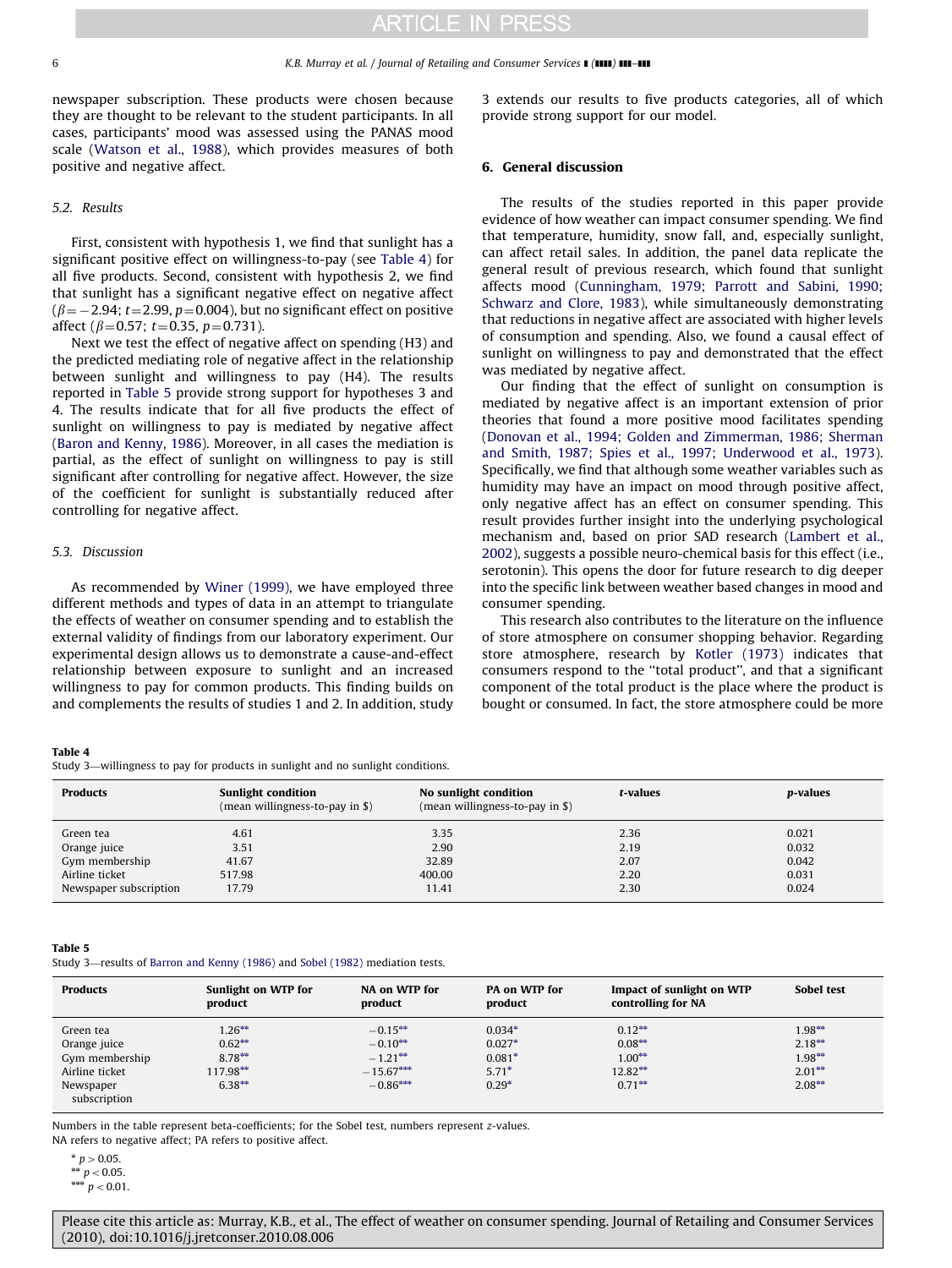influential than the product itself in the purchase decision [\(Kotler](#page-7-0) [1973, p. 48\)](#page-7-0). Lighting is considered to be an important component of the store atmosphere, as a more appealing store with betterilluminated merchandise could entice shoppers to visit the store, linger, and perhaps even make a purchase [\(Summers and Hebert,](#page-8-0) [2001\)](#page-8-0).

In the store atmosphere literature, the dominant theoretical model, the [Mehrabian and Russell \(1974\)](#page-7-0) (M–R) model of approach–avoidance behavior, posits that the combined effects of pleasure, arousal and dominance influences people's behaviors in shopping environments. Regarding lighting, the [M–R \(1974\)](#page-7-0) model theorizes that brighter lighting increases pleasantness and arousal, and that the combination of pleasantness and arousal will positively influence consumers' shopping behaviors. Although few empirical lighting studies have been conducted ([Areni and Kim,](#page-7-0) [1994; Summers and Hebert, 2001](#page-7-0)), these studies have supported the [M–R \(1974\)](#page-7-0) model of approach–avoidance behavior. For instance, [Areni and Kim \(1994\)](#page-7-0) studied the impact of in-store lighting on shopping behavior utilizing a sample of 171 wine store consumers over a 16-night period. Lighting was manipulated to be ''soft'' on eight different evenings by replacing some of the store's existing lamps with lower-wattage lighting. On the eight remaining evenings, lighting was manipulated such that it was ''bright'' by replacing lamps with higher-wattage lighting. Results of this research show that consumers examined and handled significantly more items under ''bright'' lighting conditions than under ''soft'' lighting conditions.

[Summers and Hebert \(2001\)](#page-8-0) tested the influence of lighting on consumers' approach behavior by installing supplemental lighting in two hardware stores. The lighting treatment was alternated each Friday and Saturday for 8 h/day per display. The results of this study indicate that lighting influences consumer approach behavior, as consumers touched, and picked up more items when additional lighting was present. In addition, consumers spent more time at displays under the on treatment than the off treatment. Overall, the results of these studies suggest that the observed effect of lighting on consumer behavior is attributed to arousal and pleasure. However, our results suggest a mechanism not captured by the [M–R \(1974\)](#page-7-0) model. Specifically, we find that the mitigation of negative affect can explain the positive effect of lighting on shopping behavior. Furthermore, we show that the positive influence of lighting, caused by the mitigation of negative affect, actually influences consumer spending, while [Summers](#page-8-0) [and Hebert \(2001\)](#page-8-0) and [Areni and Kim \(1994\)](#page-7-0) do not measure consumer spending.

Managerial implications: The weather is not under management's control; yet, retailers must respond to changes in the weather on a regular basis. Prior research has demonstrated that weather can affect store traffic and complicate staffing decisions ([Agnew and Thornes, 1995; Parsons, 2001; Steele, 1951\)](#page-7-0). It can also drive consumers towards some products and away from others—e.g., ice cream when its hot and oatmeal when its cold ([Harrison, 1992\)](#page-7-0). In addition, retail distribution networks, which have been designed for efficiency, tend to struggle in the face of unexpected adverse weather conditions that can range from relatively minor regional storms to global disruptions from climate change and volcanic activity (e.g., [Koetse and Rietveld,](#page-7-0) [2009; Prater et al., 2001; Stecke and Kumar, 2009\)](#page-7-0). As a result, retailers are often forced to respond to the effects of weather in a reactive, rather than proactive manner.

In this paper, we provide compelling evidence that weather variables can also affect consumers' internal states, which then influence their spending decisions. Specifically, we find that sunlight can reduce negative affect that, in turn, increases consumer spending. In addition, we have demonstrated that such affects occur with both natural and artificial sunlight. These findings build on prior research – which has demonstrated the influence that store atmospheric variables such as scent and music have on consumer spending (e.g., [Bruner, 1990; Morrison](#page-7-0) [et al., forthcoming](#page-7-0)) – and imply that one key weather variable may be proactively managed by retailers. For example, our results suggest that retail stores could selectively increase lighting levels on bad weather days in order to reduce negative feelings, which, in turn, should help increase sales. When the weather is already good, consumers' negative feelings will already tend to be low.

In addition, our results suggest that stores incorporate natural lighting (i.e. daylight) and/or alter their lighting such that it closely resembles sunlight, in order to reduce consumers' negative affect and increase sales. Such greater use of natural lighting has benefits for employees [\(Edwards and Torcellini, 2002\)](#page-7-0) and should also lead to significant cost savings. In fact, for some buildings, over 90% of lighting energy consumed can be an unnecessary expense of excessive illumination ([Hawken, 2000\)](#page-7-0). Thus, turning off some electric lights when sufficient daylight is available should help save on lighting energy costs. Recent research has shown that daylight can introduce large energy savings in single-story commercial buildings, especially when it enters through the top of the building [\(Hesong et al., 2002\)](#page-7-0). Furthermore, because daylight introduces less heat into a building than the equivalent amount of electric light, cooling costs can be significantly reduced.

Limitations and directions for future research: One limitation of our work is that study 2 and study 3 were both conducted during the cooler half of the year. The main effects of sunshine which we observed might not generalize to other times of the year when temperatures are warmer and negative affect is less prevalent. Indeed, we found an interaction effect between temperature and sunlight in study 1, which suggests that the effect of more sunlight on retail sales becomes negative when the weather is already warm (e.g., during the summer). Second, the evidence that negative affect mediates the effect of weather on consumer behavior is only available for sunshine. However, our study 1 analysis of the retail stores' sales found other effects of weather variables that might also be accounted for by their effects on mood. The research on weather effects has used various measures of mood, but it includes some results that are consistent with the negative effects we found for humidity and snow fall (precipitation) on retail sales. Additional research, is needed to examine whether the effects of these weather variables on consumer behavior are also mediated by mood.

Similarly, our predictions were motivated by a stream of research that has found that as consumers' moods become more positive, they spend more money ([Spies et al., 1997; Underwood](#page-8-0) [et al., 1973\)](#page-8-0). In studies 1 and 2, we find that as sunlight reduces negative affect – and thus consumers' moods become more positive – consumers do tend to be willing to spend more. In study 2, however, we find that lower negative affect is correlated with more cups of tea being consumed. This finding is consistent with prior work on mood regulation [\(Bruyneel et al., 2009; Kivetz](#page-7-0) [and Kivetz, 2008](#page-7-0)). For example, in contrast to the work cited above, prior research has found people in a negative mood tend to self-gratify or self-reward through consumption and purchasing more than controls ([Thayer et al., 1994; Hadjimarcou and Marks,](#page-8-0) [1994; Gardner and Scott, 1990; Garg et al., 2007\)](#page-8-0).

Recently, [Kivetz and Kivetz \(2008\)](#page-7-0) have proposed that these conflicting results can be explained by two distinct mood mechanisms: (1) mood congruency, which states that people respond in accordance with their mood; and, (2) mood regulation, which states that people try to manage their mood. They argue that the psychological distance between individuals and the consequences of their actions and decisions is an important moderator of the impact of mood. Specifically, they contend that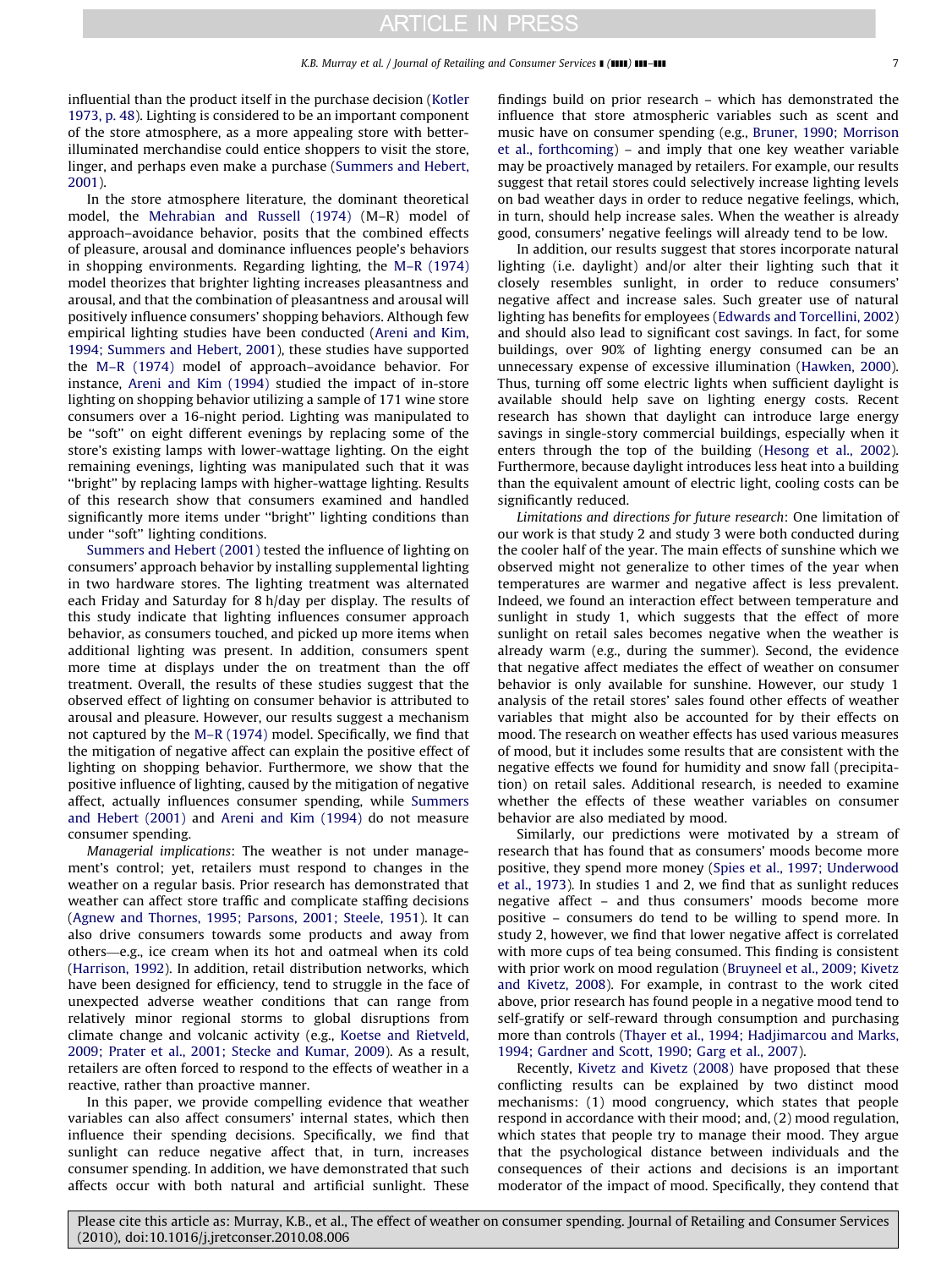#### <span id="page-7-0"></span>8 **K.B. Murray et al. / Journal of Retailing and Consumer Services 1 (1111) 111-111**

mood congruency is most likely to be observed in decisions with psychologically distant outcomes, while mood regulation is more likely to occur when outcomes are proximal to the self and easy to experience. Two of the studies reported in this paper focused on psychologically distant outcomes—that is, willingness to pay (study 3) and the purchase of products to be consumed in the future (study 1). The results of both of these studies are consistent with mood congruency. In study 2, which looked at the psychologically proximate consumption of tea and the results were consistent with mood regulation. Additional research is required to improve our understanding of the opposing nature of these two types of effects.

Finally, future research should also investigate the relationship between weather, mood and the effectiveness of in-store promotional activities. One possibility is that promotional activities that temporarily reduce margins are less necessary when the weather is good and customers already have lower levels of negative affect, which increases willingness-to-pay.

## Acknowledgements

The authors would like to thank the tea company that provided the data for Study 1 and acknowledge the support of the University of Alberta's School of Retailing and the Bannister Chair in Marketing held by the third author.

#### References

- Agnew, M.D., Palutikof, J.P., 1999. The impacts of climate on retailing in the UK with particular reference to the anomalously hot summer of 1995. International Journal of Climatology 19 (November), 1493–1507.
- Agnew, M.D., Thorne, J.E., 1995. The weather sensitivity of the UK food retail and distribution industry. Meteorological Applications 2 (June), 137–147.
- Areni, C.S., Kim, D., 1994. The influence of in-store lighting on consumers' examination of merchandise in a wine shop. International Journal of Research in Marketing 11 (March), 117–125.
- Barker, A., Hawton, K., Fagg, J., Jennison, C., 1994. Seasonal and weather factors in parasuicide. British Journal of Psychiatry 165 (3), 375–380.
- Baron, R.M., Kenny, D.M., 1986. The moderator–mediator variable distinction in social psychological research: conceptual, strategic and statistical considerations. Journal of Personality and Social Psychology 51 (6), 1173–1182.
- Bitner, M.J., 1992. Servicescapes: the impact of physical surroundings on customers and employees. Journal of Marketing 56 (April), 57–71.
- Bruner, G.C., 1990. Music, mood and marketing. Journal of Marketing 54 (October), 94–104.
- Bruyneel, S.D., Dewitte, S., Hans, F.P., Dekimpe, M.G., 2009. I felt low and my purse feels light: depleting mood regulation attempts affect risk decision making. Journal of Behavioral Decision Making 2 (22), 153–170.
- Cao, M., Wei, J., 2005. Stock market returns: a note on temperature anomaly. Journal of Banking & Finance 29 (June), 1559–1573.
- Cawthorne, C.P., 1998. Weather as a strategic element in demand chain planning. The Journal of Business Forecasting Methods and Systems 17 (Fall), 18–21.
- Cohn, E.G., 1990a. Weather and crime. British Journal of Criminology 30 (1), 51–64. Cohn, E.G., 1990b. Weather and violent crime. Environment and Behavior 22 (March), 28–94.
- Cunningham, M.R., 1979. Weather, mood, and helping behavior: quasi experiments with the sunshine samaritan. Journal of Personality and Social Psychology 37 (November), 1947–1956.
- Donovan, R.J., Rossiter, J.R., Marcoolyn, G., Nesdale, A., 1994. Store atmosphere and purchasing behavior. Journal of Retailing 70 (3), 283–294.
- Edwards, L., Torcellini, P., 2002. A Literature Review of the Effects of Natural Light on Building Occupants. (NREL/TP-550-30769). National Renewable Energy Laboratory, Golden, CO.
- Fox, F.D., 1993. Managing the impact of weather. Retail Control 61, 14–18.
- Gardner, M.P., 1985. Mood states and consumer behavior: a critical review. Journal of Consumer Research 12 (December), 281–300.
- Gardner, M.P., Scott, John, 1990. Product type: a neglected moderator of mood. In: Goldberg, M.E., Gorn, G., Pollay, R.W. (Eds.), Advances in Consumer Research, vol. 17. Association for Consumer Research, Provo, UT, pp. 585–589.
- Garg, N., Wansink, B., Inman, J.J., 2007. The influence of incidental affect on consumers' food intake. Journal of Marketing 71 (January), 194–206.
- Goetzmann, W.N., Zhu, N., 2005. Rain or shine: where is the weather effect? European Financial Management 11 (November) 559–578.
- Golden, L.G., Zimmerman, D.A., 1986. Relationship between affect, patronage, frequency and amount of money spent with a comment on affect scaling and

measurement. In: Lutz, R.J., Provo, U.T. (Eds.), Advances in Consumer Research, vol. 13. Association for Consumer Research.

- Goldstein, K.M., 1972. Weather, mood, and internal–external control. Perceptual and Motor Skills 35 (August), 786.
- Hadjimarcou, J., Marks, L.J., 1994. An examination of the effects of contextinducted mood states on the evaluation of a 'feel-good' product: the moderating role of the product type and the consistency effects model. In: Allen, C.T., John, Deborah Roedder (Eds.), Advances in Consumer Research, vol. 21. Association for Consumer Research, Provo, UT, pp. 509–513.
- Harrison, K., 1992. Whether the weather be good. Super Marketing, 15–17.
- Hawken, P., 2000. Imagine: What America Could Be in the 21st Century. Pennsylvania: Rodale Press.
- Hesong, L., Wright, R.L., Okura, S., 2002. Daylighting impacts on retail sales performance. Journal of the Illuminating Engineering Society 31 (2), 21–25. Hirshleifer, D., Shumway, T., 2003. Good day sunshine: stock returns and the
- weather. Journal of Finance 58 (June), 1009–1032.
- Howarth, E., Hoffman, M.S., 1984. A multidimensional approach to the relationship between mood and weather. British Journal of Psychology 75 (February), 15–23.
- Isen, A.M., Shalker, T.E., Clark, M.S., Karp, L., 1978. Influence of positive affecton the subjective utility of gains and losses: it is just not worth the risk. Journal of Personality and Social Psychology 55, 710–717.
- Kamstra, M.J., Kramer, L.A., Levi, M.D., 2003. Winter blues: a SAD stock market cycle. American Economic Review 93 (1), 324–343.
- Keller, M.C., Fredrickson, B.L., Ybarra, O., Cote, S., Johnson, K., Mikels, J., Conway, A., Wager, T., 2005. A warm heart and a clear head: the contingent effects of weather on mood and cognition. Psychological Science 16 (September), 724–731.
- King, C., Narayandas, D., 2000. Coca-cola's new vending machine (A): pricing to capture value, or not? Harvard Business School Case # 9-500-068.
- Kivetz, R., Kivetz, Y., 2008. Reconciling mood congruency and mood regulation, working paper, Columbia Business School.
- Koetse, M.J., Rietveld, P., 2009. The impact of climate change and weather on transport: an overview of empirical findings. Transportation Research Part D: Transport and Environment 14 (3), 205–221.
- Kotler, P., 1973. Atmospherics as a marketing tool. Journal of Retailing 49 (Winter), 48–64.
- Kripke, D.F., 1998. Light treatment for non-seasonal depression: speed, efficacy, and combined treatment. Journal of Affective Disorders 49 (2), 109–117.
- Lambert, G.W., Reid, C., Kaye, D.M., Jennings, G.L., Esler, M.D., 2002. Effects of sunlight and season on serotonin turnover in the brain. The Lancet 360 (December), 1840–1842.
- Leppamaki, S., Partonen, T., Lonnqvist, J., 2002. Bright-light exposure combined with physical exercise elevates mood. Journal of Affective Disorders 72 (November), 139–144.

Leppamaki, S., Partonen, T., Piiroinen, P., Haukka, J., Lonnqvist, J., 2003. Timed bright-light exposure and complaints related to shift work among women. Scandinavian Journal of Work, Environment, and Health 29 (February), 22–26.

Mehrabian, A., Russell, J.A., 1974. An Approach to Environmental Psychology. MIT Press, Cambridge, MA.

- Morrison, M., Gan, S., Dubelaar, C., Oppewal, H.. In-store music and aroma influences on shopper behavior and satisfaction. Journal of Business Research forthcoming, doi[:10.1016/j.jbusres.2010.06.006.](10.1016/j.jbusres.2010.06.006)
- Obermiller, C., Bitner, M.J., 1984. Store atmosphere: a peripheral cue for product evaluation. In: Stewart, David C. (Ed.), American Psychological Association Annual Conference Proceedings, Consumer Psychology Division. American Psychological Association, pp. 52–53.
- Parker, P.M., Tavassoli, N.T., 2000. Homeostasis and consumer behavior across cultures. International Journal of Research in Marketing 17 (March), 33–53.
- Parrott, W.G., Sabini, J., 1990. Mood and memory under natural conditions: evidence for mood incongruent recall. Journal of Personality and Social Psychology 59 (August), 321–336.
- Parsons, A.G., 2001. The association between daily weather and daily shopping patterns. Australasian Marketing Journal 9 (2), 78–84.
- Persinger, M.A., 1975. Lag responses in mood reports to changes in the weather matrix. International Journal of Biometeorology 19 (2), 108–114.
- Persinger, M.A., Levesque, B.F., 1983. Geophysical variables and behavior: XII: the weather matrix accommodates large portions of variance of measured daily mood. Perceptual and Motor Skills 57 (February), 868–870.
- Prater, E., Biehl, M., Smith, A.M., 2001. International supply chain agility: tradeoffs between flexibility and uncertainty. International Journal of Operations and Product Management 21 (5/6), 823–839.
- Roslow, S., Li, T., Nicholls, J.A.F., 2000. Impact of situational variables and demographic attributes in two seasons on purchase behavior. European Journal of Marketing 34 (9/10), 1167–1180.
- Sanders, J.L., Brizzolara, M.S., 1982. Relationships between weather and mood. Journal of General Psychology 107 (July), 155–156.
- Saunders, E.M., 1993. Stock prices and wall street weather. The American Economic Review 83 (December), 1337–1345.
- Schwarz, N., Clore, G.L., 1983. Mood, misattribution, and judgement of well-being: informative and directive functions of affective states. Journal of Personality and Social Psychology 45 (February), 513–523.
- Sherman, E., Smith, R.B., 1987. Mood states of shoppers and store image: promising interactions and possible behavioral effects. In: Wallendorf, M., Anderson, P. (Eds.), Advances in Consumer Research, vol. 14. Association for Consumer Research, Provo, UT.